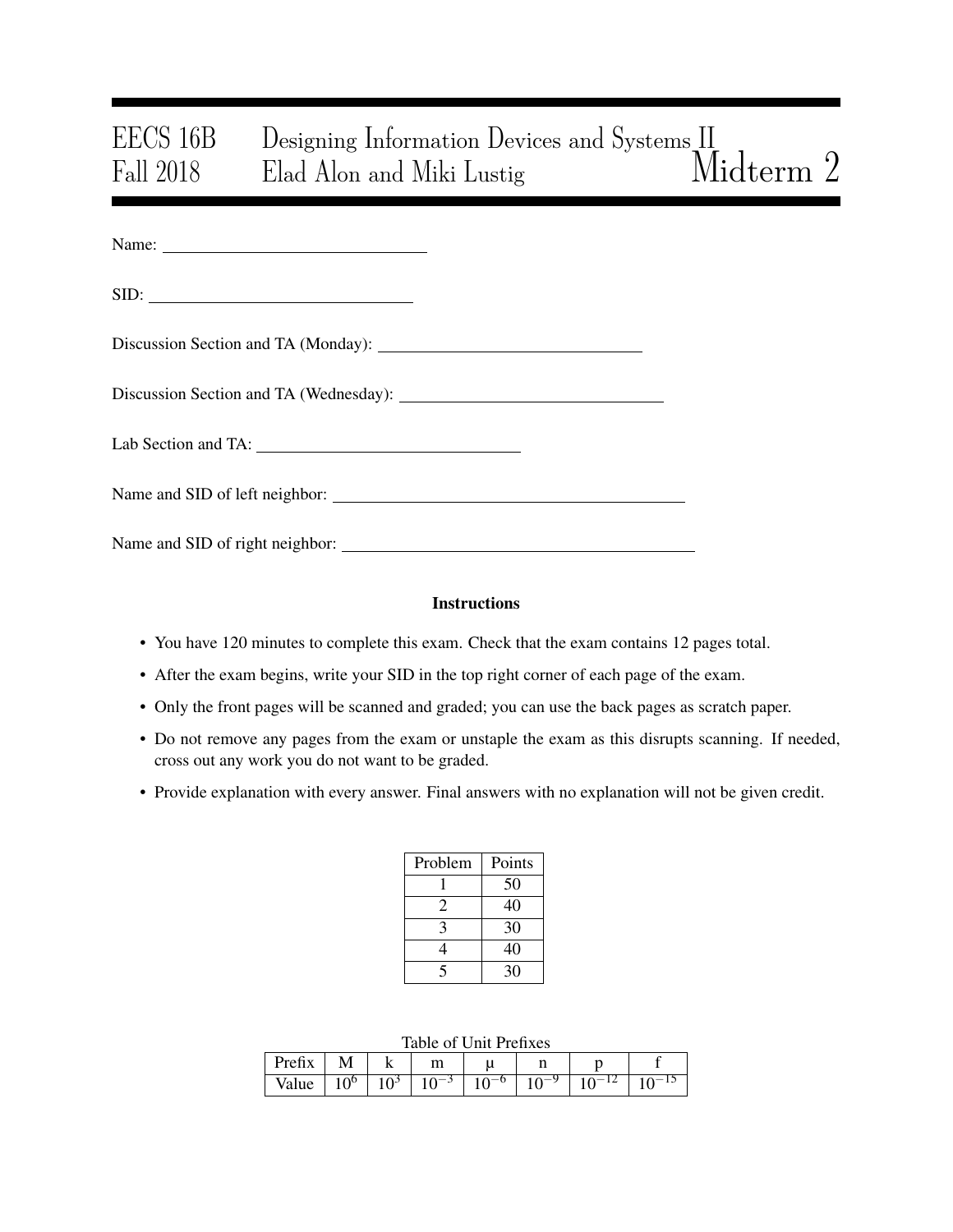### 1. Circuit Controls (50 points)

Consider the following circuit with ideal op-amps:



(a) Write a state space model  $\frac{d\vec{x}(t)}{dt} = A\vec{x}(t) + Bu(t)$  with  $\vec{x}(t) = \begin{bmatrix} V_1(t) \\ V_2(t) \end{bmatrix}$  $V_2(t)$ 1 . You can assume the golden rules of op-amps apply here.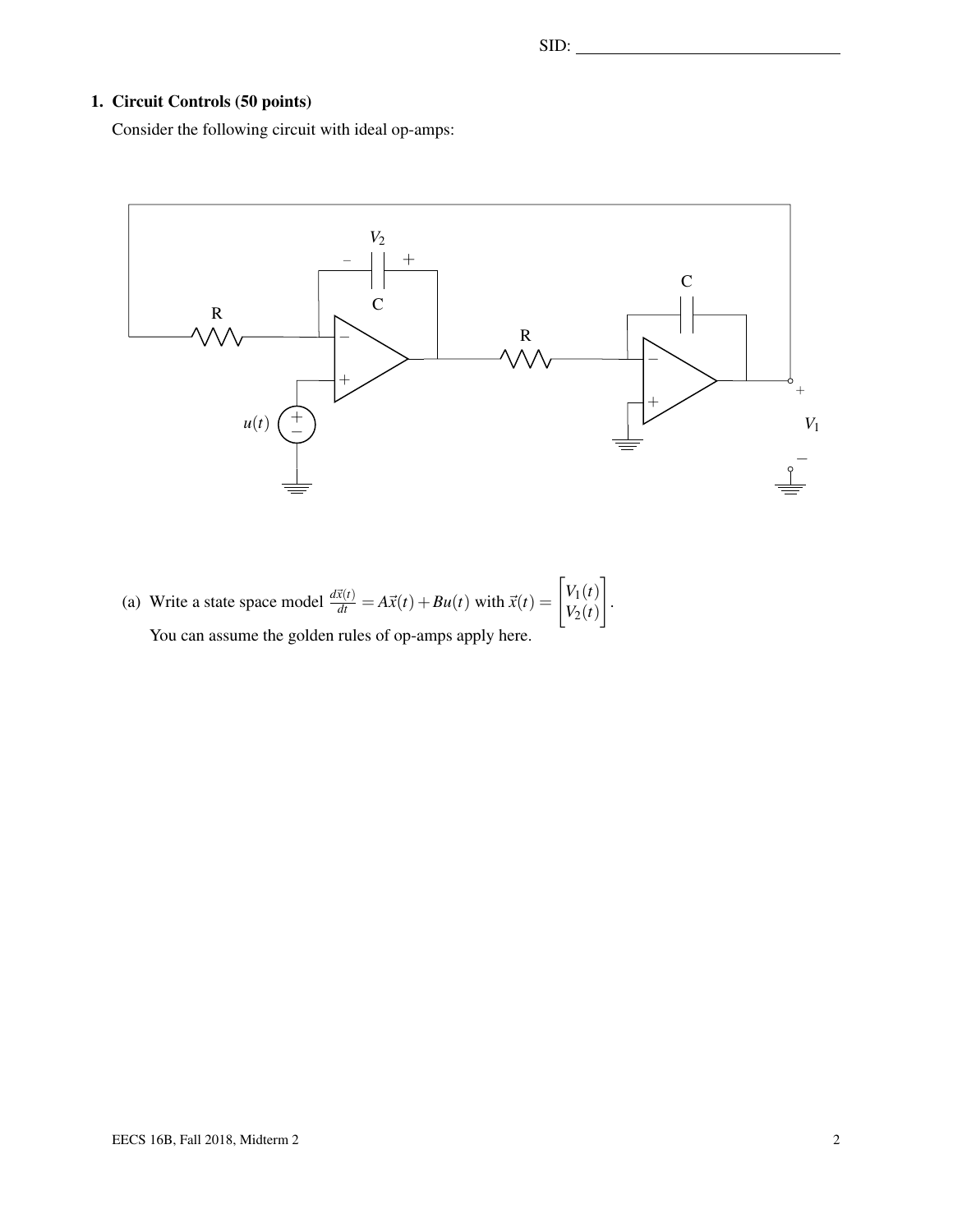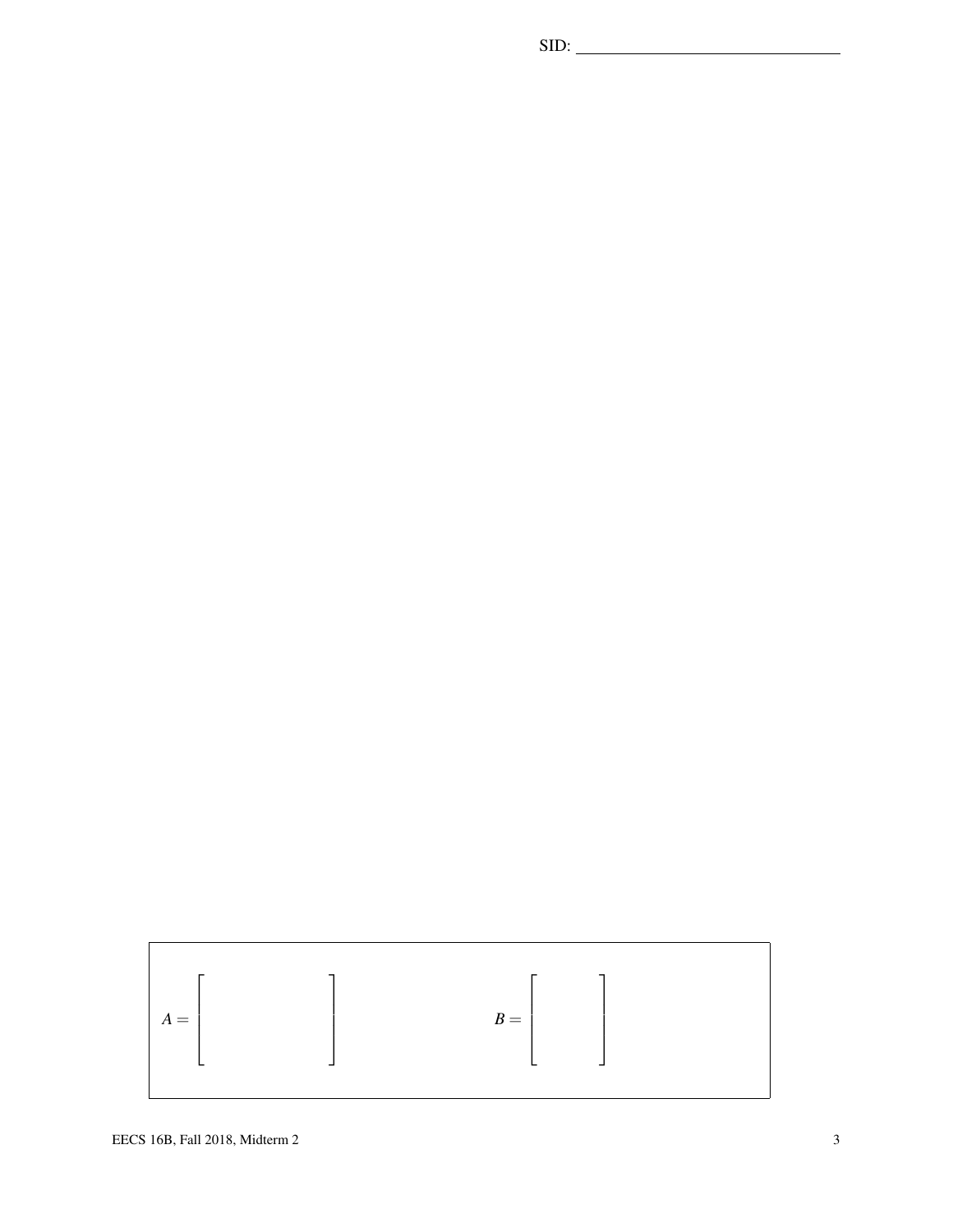(b) Consider the following continuous time system:

$$
\frac{d\vec{x}(t)}{dt} = \begin{bmatrix} 0 & a \\ b & 0 \end{bmatrix} \vec{x}(t) + \begin{bmatrix} 0 \\ 1 \end{bmatrix} u(t)
$$

Where  $0 < |a| < \infty$  and  $0 < |b| < \infty$ . Is the system stable?

## Stable / Not Stable

(c) Let  $\vec{y}(t) = C\vec{x}(t)$ , where  $C = \begin{bmatrix} 0 & 1 \end{bmatrix}$ . Is the system observable?

### Observable / Not Observable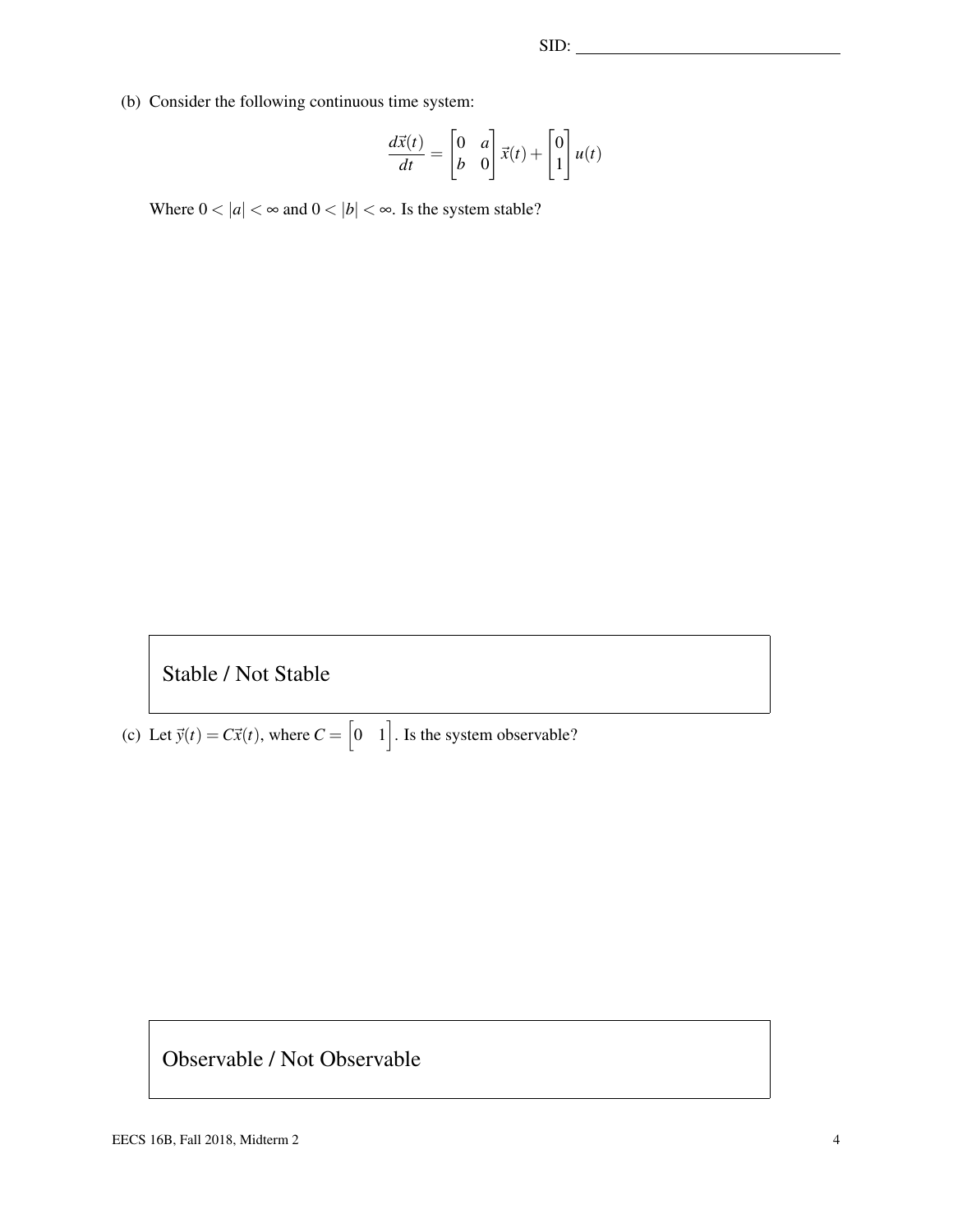(d) For the system in part (b), we design a state feedback controller  $u(t) = K\vec{x}(t)$ , where  $K = \begin{bmatrix} k_1 & k_2 \end{bmatrix}$ . Find the  $k_1$  and  $k_2$  values which will drive the system to equilibrium with eigenvalues  $\lambda_1 = \lambda_2 = -1$ .

 $k_1 = k_2 = k_3$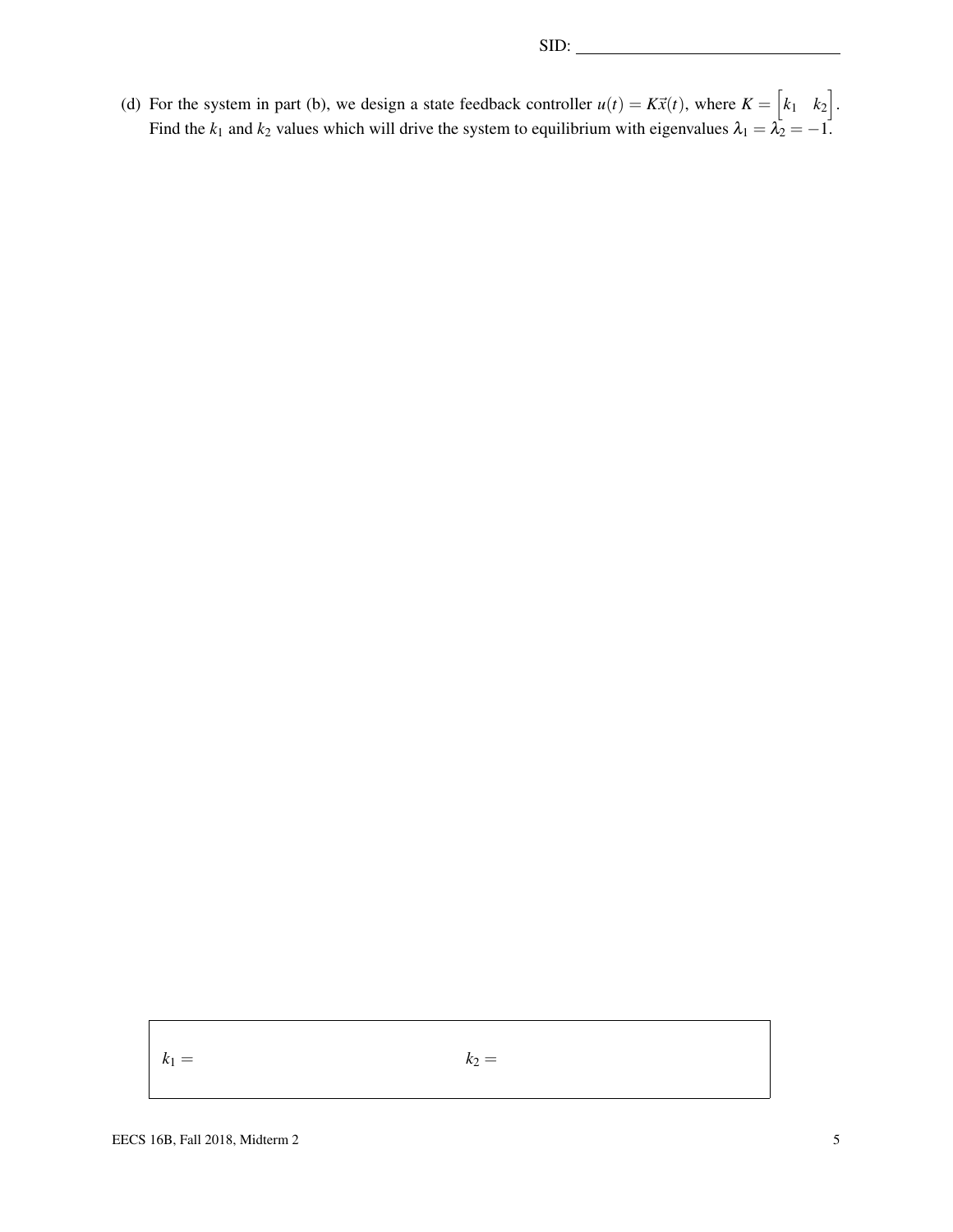### 2. System Responses (40 points)

Consider again the system:

$$
\frac{d\vec{x}(t)}{dt} = \begin{bmatrix} 0 & a \\ b & 0 \end{bmatrix} \vec{x}(t)
$$

Where  $0 < |a| = |b| < \infty$ , i.e  $a = b$  or  $a = -b$ . For each of the following plots, state if the plot could be a possible system response for some initial state  $\vec{x}(0)$ . Provide a sufficient explanation to your answer. The solid line is  $x_1(t)$  and the dashed line is  $x_2(t)$ .

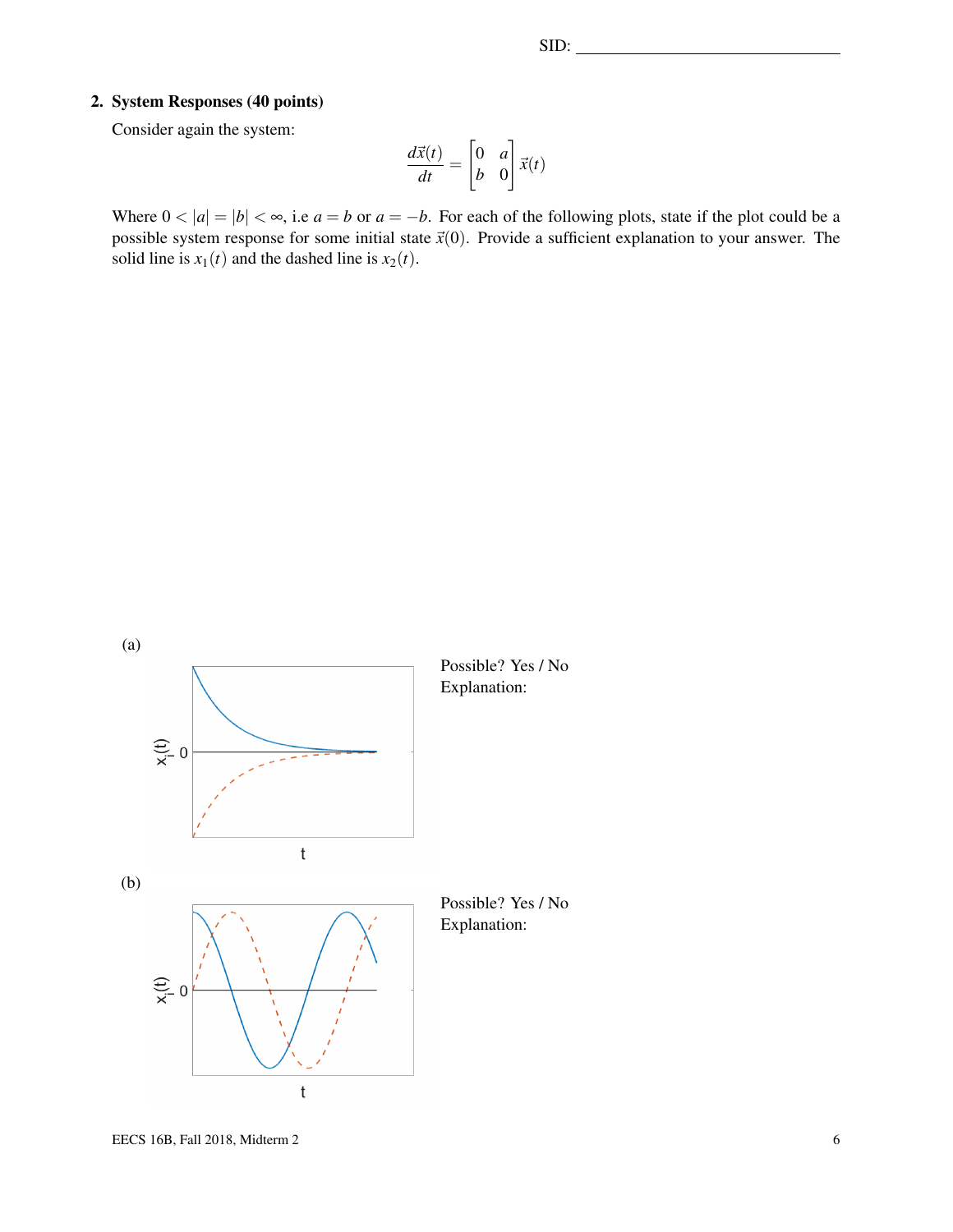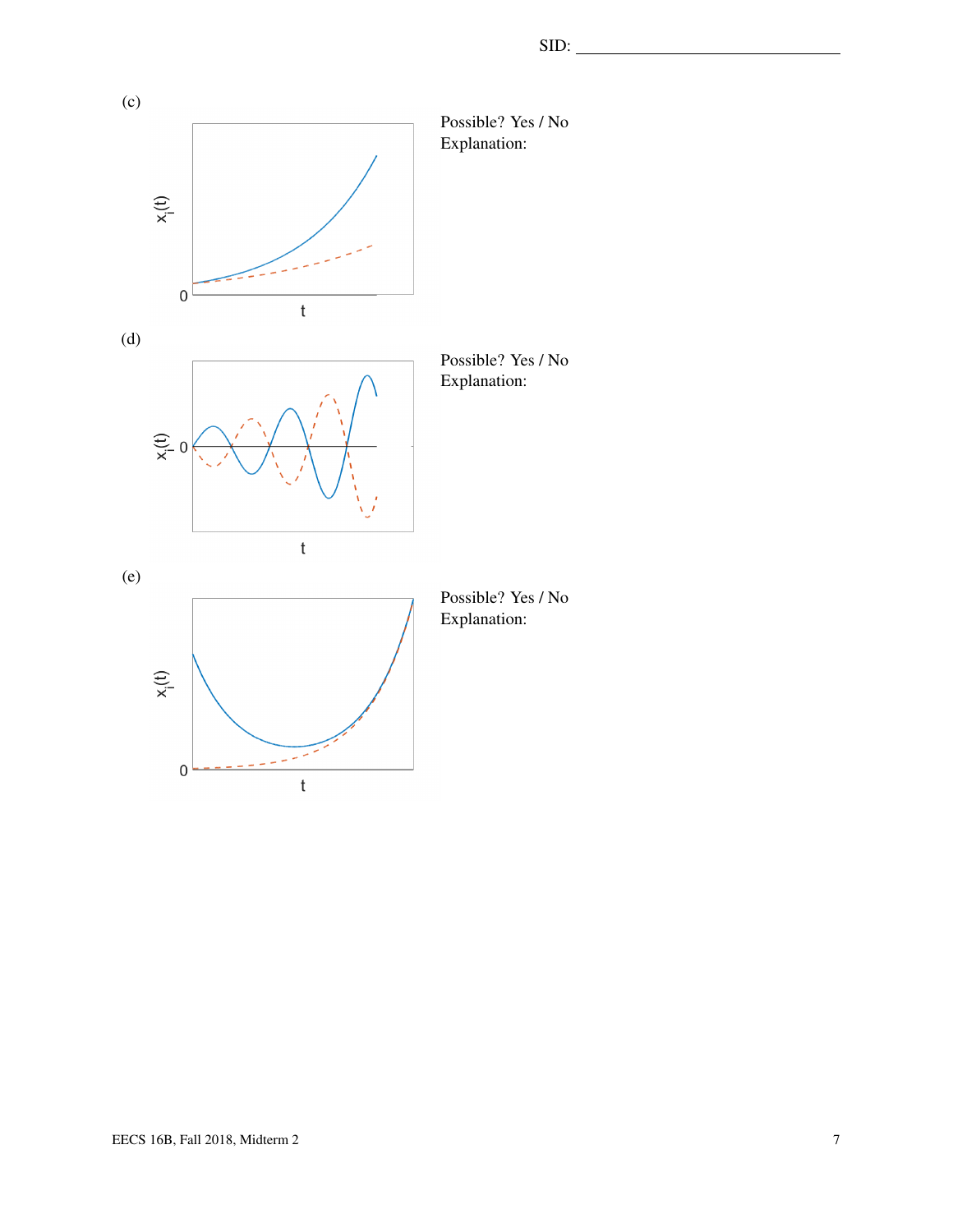### 3. Discrete Time System (30 points)

Consider the discrete-time system

$$
x(t+1) = \begin{bmatrix} 0 & a \\ b & 0 \end{bmatrix} x(t) + \begin{bmatrix} 0 \\ 1 \end{bmatrix} u(t)
$$

Where  $-\infty < a < \infty, -\infty < b < \infty$ 

(a) Under what conditions on  $a$ ,  $b$  is the system stable?



(b) Determine the inputs of an open-loop controller that will take the system from

$$
\vec{x}(0) = \begin{bmatrix} 0 \\ 0 \end{bmatrix} \text{ to } \vec{x}(2) = \begin{bmatrix} 1 \\ 1 \end{bmatrix}
$$

 $u(0) =$   $u(1) =$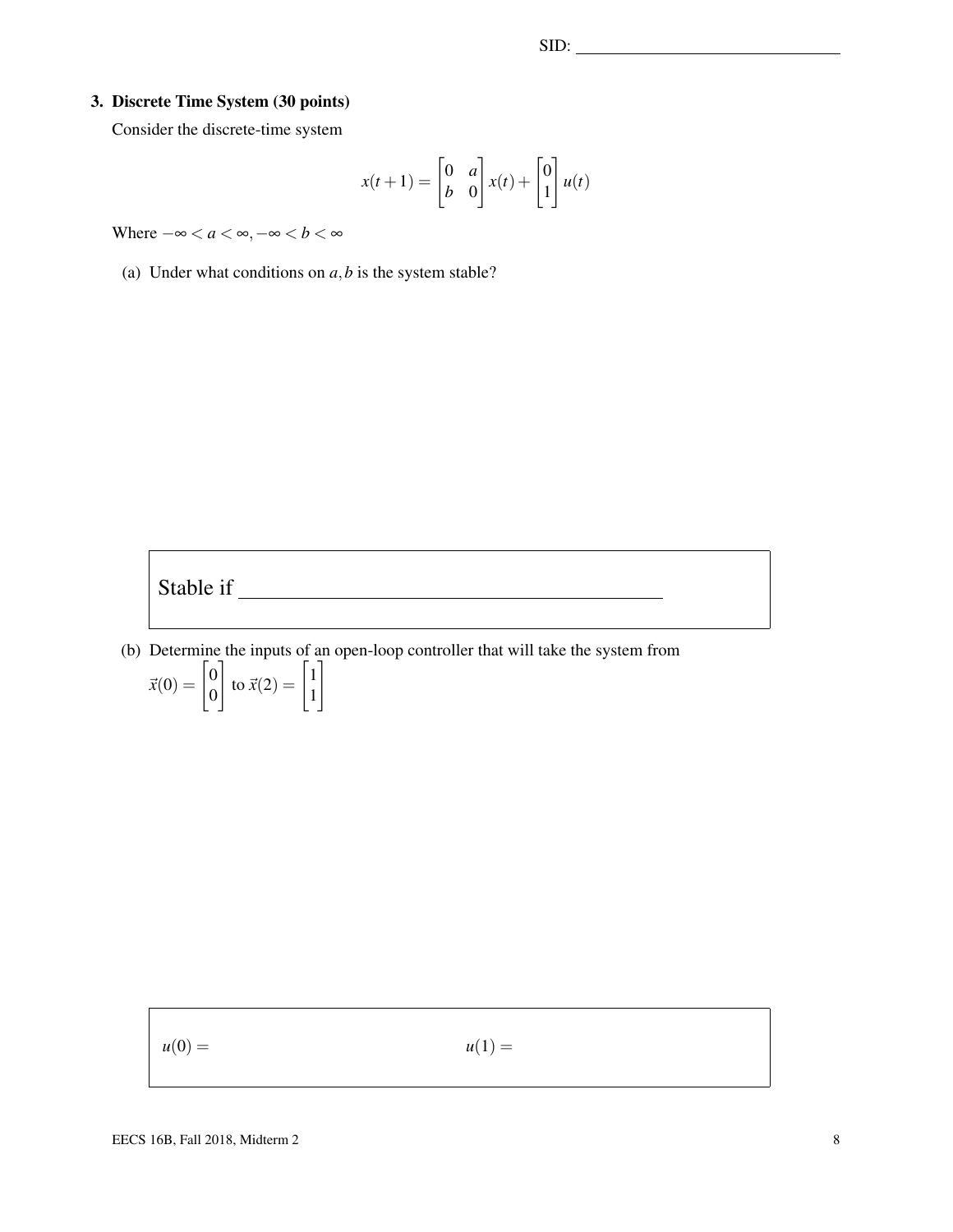### 4. SVD (40 points)

(a) Let 
$$
A \in \mathbb{R}^{2 \times 2}
$$
 and  $\vec{x} = \begin{bmatrix} \sin(\theta) \\ \cos(\theta) \end{bmatrix}$ ,  $||\vec{x}|| = 1$ . Now let  $\vec{y} = A\vec{x}$ . Below is the plot of  $||\vec{y}||$  vs  $\theta$ .

What can we learn of the SVD of A? In the space provided below, complete the matrices that can be determined with the above information, and explain what's missing.

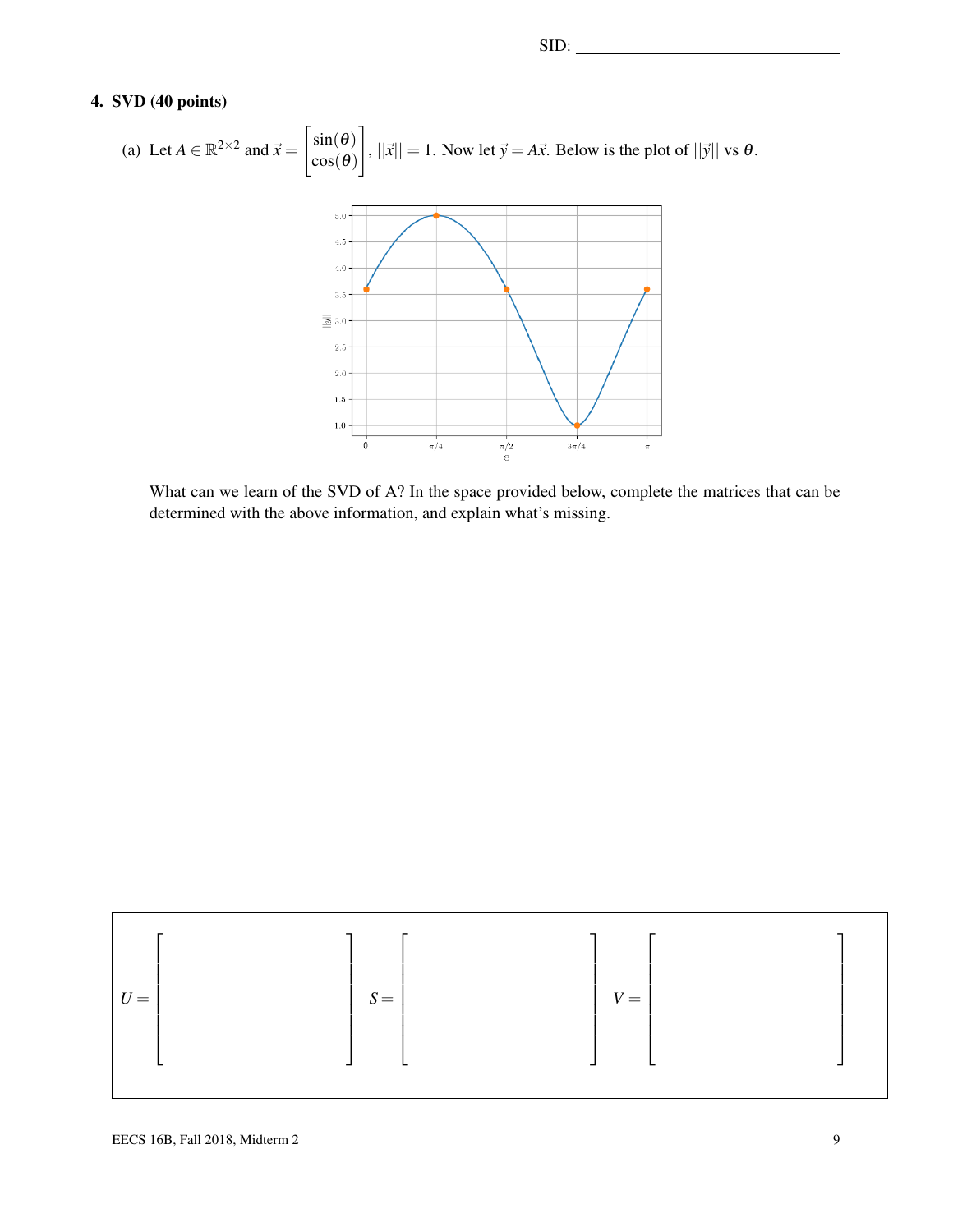(b) Let  $A \in \mathbb{R}^{N \times N}, B \in \mathbb{R}^{N \times N}$  be full rank matrices and let  $\vec{x} \in \mathbb{R}^N$  have  $||\vec{x}|| = 1$ . We compute  $\vec{y} = A \cdot B \cdot \vec{x}$ . Find the upper bound for  $||\vec{y}||$  in terms of the singular values of A and B. Explain your answer

 $||y|| \leq$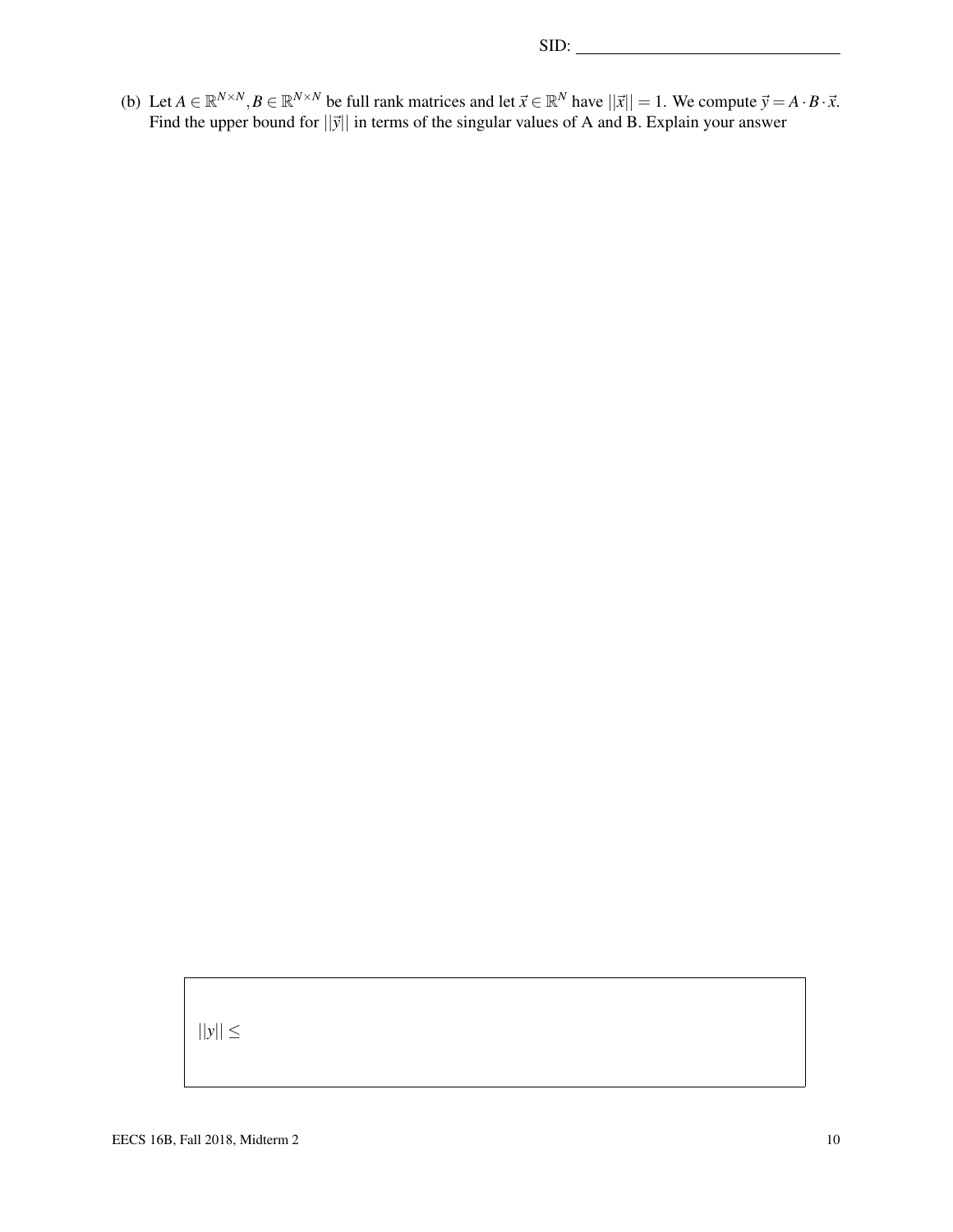SID:

### 5. Data Science (30 pts)

After midterm 2, we conducted a survey in which we asked students to rate the difficulty of midterms 1 and 2 on a continuous scale from 0 to 10. The results of the scatter plots are below.

Midterm 2



You perform PCA on the data by:

- (1) Subtract the mean of each column and store the demeaned data in  $\tilde{A}$
- (2) Compute the SVD:  $\tilde{A} = \sigma_1 \vec{u}_1 \vec{v}_1^T + \sigma_2 \vec{u}_2 \vec{v}_2^T$
- (3)  $\tilde{A}^{T} u_1 =$  $\left[-41.7\right]$ 46.9 1  $A^T u_2 =$  $\left[ 8.6 \right]$ 7.6 1
- (a) Draw a scatter plot of the projected  $\tilde{A}v_1$ ,  $\tilde{A}v_2$  points on the PCA basis. Explain your answer.